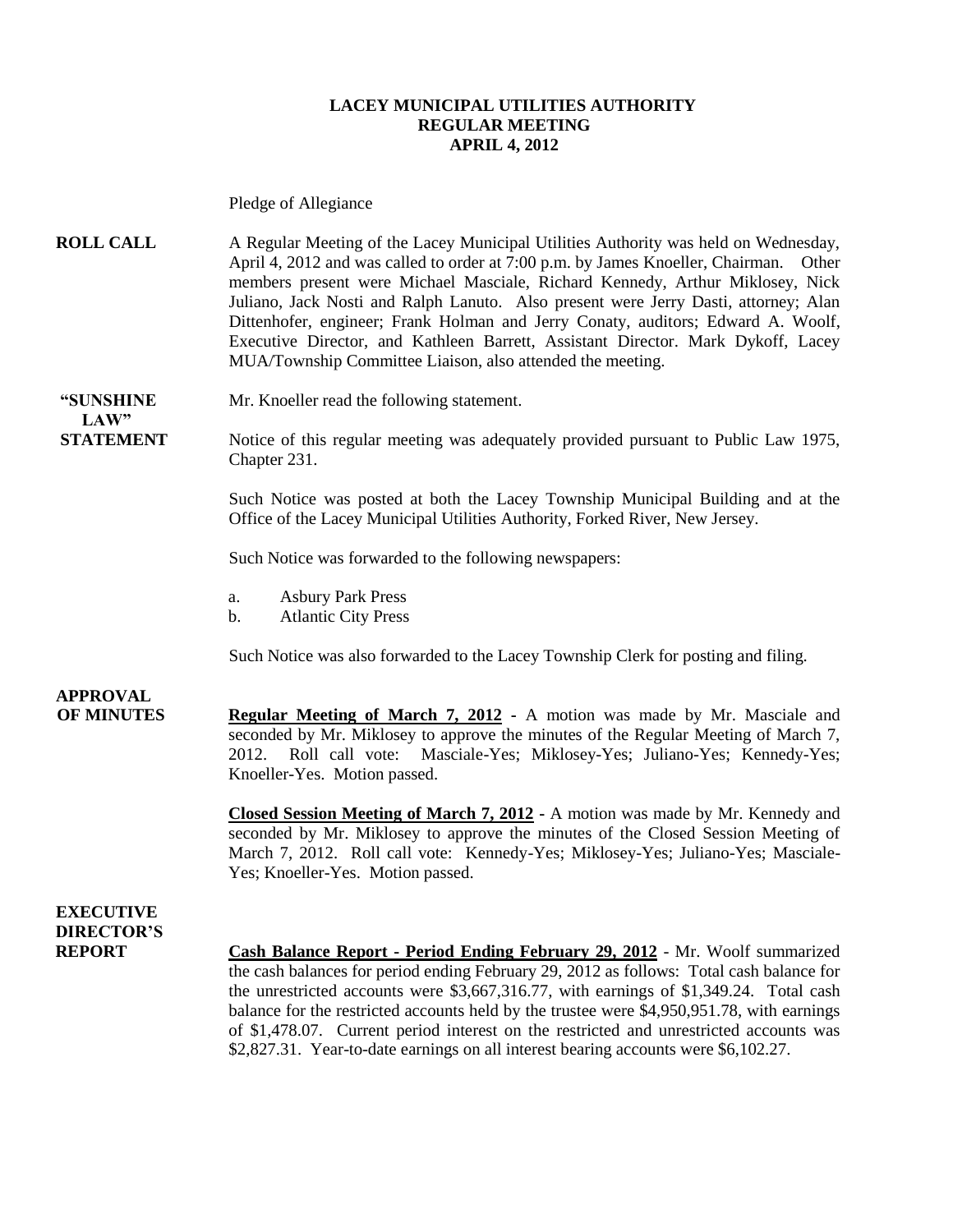**Water Treatment Plant Financing** – Mr. Woolf reported a Finance Committee meeting was held to determine the amount of financing required to construct the Water Treatment Plant No. 1 expansion. The cost estimate for the project is \$2,950,000. He stated \$500,000 is available from budgeted water infrastructure funds, and \$500,000 is available for non-budgeted sewer general funds. The required financing to complete the project is 2 million dollars, which will be borrowed from Ocean First Bank.

 Mr. Knoeller stated the mayor would also have to execute the commitment letter from Ocean First Bank. He stated the term of the loan is 20 years, which can be prepaid at any time with no penalty. Mr. Masciale pointed out the new plant will provide clean water, as well as the possibility of selling the water to neighboring towns.

Mr. Miklosey asked if any of the existing wells would be abandoned. Mr. Knoeller stated the wells would be kept in abeyance for emergency purposes. Mr. Woolf stated the Pheasant Run wells would be abandoned.

A motion was made by Mr. Masciale and seconded by Mr. Kennedy to authorize the execution of the Commitment for Financing with Ocean First Bank in the amount of \$2,000,000.00. Roll call vote: Masciale-Yes; Kennedy-Yes; Juliano-Yes; Miklosey-Yes; Knoeller-Yes. Motion passed.

**Safety Award** - Mr. Woolf stated the Authority received a perfect score for complying with the New Jersey Utilities Authority Joint Insurance Fund for our Safety Program for 2011. He thanked Darren Coraggio for doing an outstanding job with the Safety Program.

Mr. Knoeller informed Mr. Dykoff the Authority had Public Officials Training from MEL/JIF, which reduces the Authority's liability insurance premium by \$250.00 for each public official that attends the training. Mr. Dykoff asked Mr. Woolf to provide him with information regarding this training.

Mr. Miklosey asked about the status of Brown Advisors. Mr. Woolf recommended this issue be discussed in closed session.

**BUSINESS**

**REPORT March Meter Reads** – Ms. Barrett reported 4,400 meters were read in March for Cycles 1, 4 and 9. Sixty-three work orders were cut to obtain manual reads not obtained during regular meter read routes. One read was questioned for high usage and a letter was sent.

> **April Billing** – Ms. Barrett reported utility bills were mailed on April  $4<sup>th</sup>$  in the amount of \$955,526.58. Penalties were assessed on 3,355 past due accounts (all cycles) in the amount of \$14,718.59 for a total billing in April of \$970,245.17.

> **Customer Service –** Ms. Barrett reported twenty-nine new customer welcome letters were mailed in February, and six responses were received in March. Thirty final reads with equipment inspections were performed in March with one violation. During a final read inspection on March 7<sup>th</sup>, LMUA personnel discovered a sump pump connected to the sanitary sewer system. This code violation was abated and inspected on March  $8<sup>th</sup>$ . The account was charged the \$500.00 violation fee. Mr. Dykoff stated he would make mention of the increase in fine at the next Township meeting.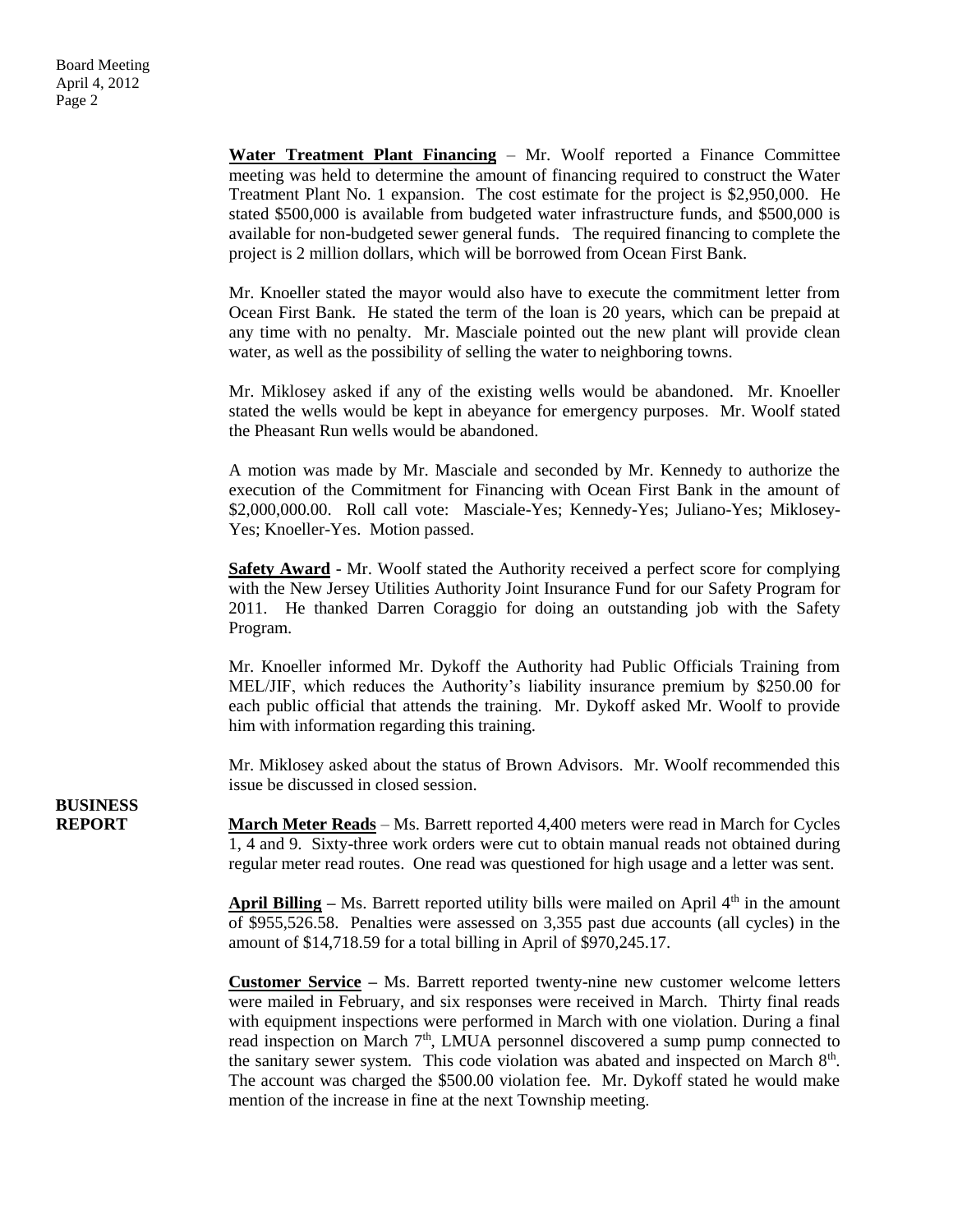# **ENGINEER'S**

**REPORT Resolution 2012-28 – Amended Final Sewer and Water Approval – Shaan Realty, LLC – Proposed Gas Station Improvements** - Mr. Dittenhofer reported his office received the amended application and plans for final sewer and water approval for Shaan Realty, LLC, Proposed Gas Station Improvements, Block 1851, Lots 8.01 & 8.02. The applicant is proposing to amend the original site plan for changes related to the traffic circulation and parking improvements on-site. The proposed changes will have no impact on the sewer and water utilities. On recommendation by the Authority's engineer, a motion was made by Mr. Kennedy and seconded by Mr. Masciale to adopt *Resolution 2012-28, Resolution of the Lacey Municipal Utilities Authority, County of Ocean, State of New Jersey, Amended Final Sewer and Water Approval, Shaan Realty, LLC, Block 1851, Lots 8.01 & 8.02.* Roll call vote: Kennedy-Yes; Masciale-Yes; Juliano-Yes; Miklosey-Yes; Knoeller-Yes. Motion passed.

> **Water Treatment Plant No. 1 Upgrades** – Mr. Dittenhofer stated his office is waiting for the BSDW construction permit from the State. The Authority will receive bids for this project on May 16<sup>th</sup>. He anticipates breaking ground sometime in July.

> **Cleaning and Televising Contract No. 6 & Flow Assessment** – Mr. Dittenhofer stated one lateral is still pending.

> **Cleaning and Televising Contract No. 7** - Mr. Dittenhofer stated this project is to start on April 9<sup>th</sup>.

> **Installation of Hydraulic Grinder at L-2 Pump Station** – Mr. Dittenhofer stated this project is complete.

> Mr. Miklosey recommended the Authority publicize the potential problems of disposing cleaning wipes, etc. into the sewer system. Mr. Woolf and Mr. Knoeller stated the Authority would put together a "stuffer" to be included with the utility bills informing customers of this issue. Mr. Dykoff asked Mr. Woolf to provide him with information on this issue to be announced at a Township meeting.

# **ATTORNEY'S**

**REPORT Ocean First Bank Bond Closing** – Mr. Dasti stated the application to the New Jersey Local Finance Board has been submitted. A hearing is scheduled for April  $11<sup>th</sup>$ .

> **OCUA Issues** – Mr. Dasti stated a meeting was held with representatives from the OCUA. They requested the Authority wait until June 2012 so they can obtain a better history of readings from the sewer meters.

> **Toll Brothers Connection Fee** – Mr. Dasti stated he has communicated with the attorney for Toll Brothers concerning its request for reimbursement of funds. He has not received a response as of this date.

> **Crown Castle** – Mr. Knoeller asked if Crown Castle sublets its' cell tower to other customers. Mr. Dasti stated they do. They pay the LMUA \$30,000 a year for rent, and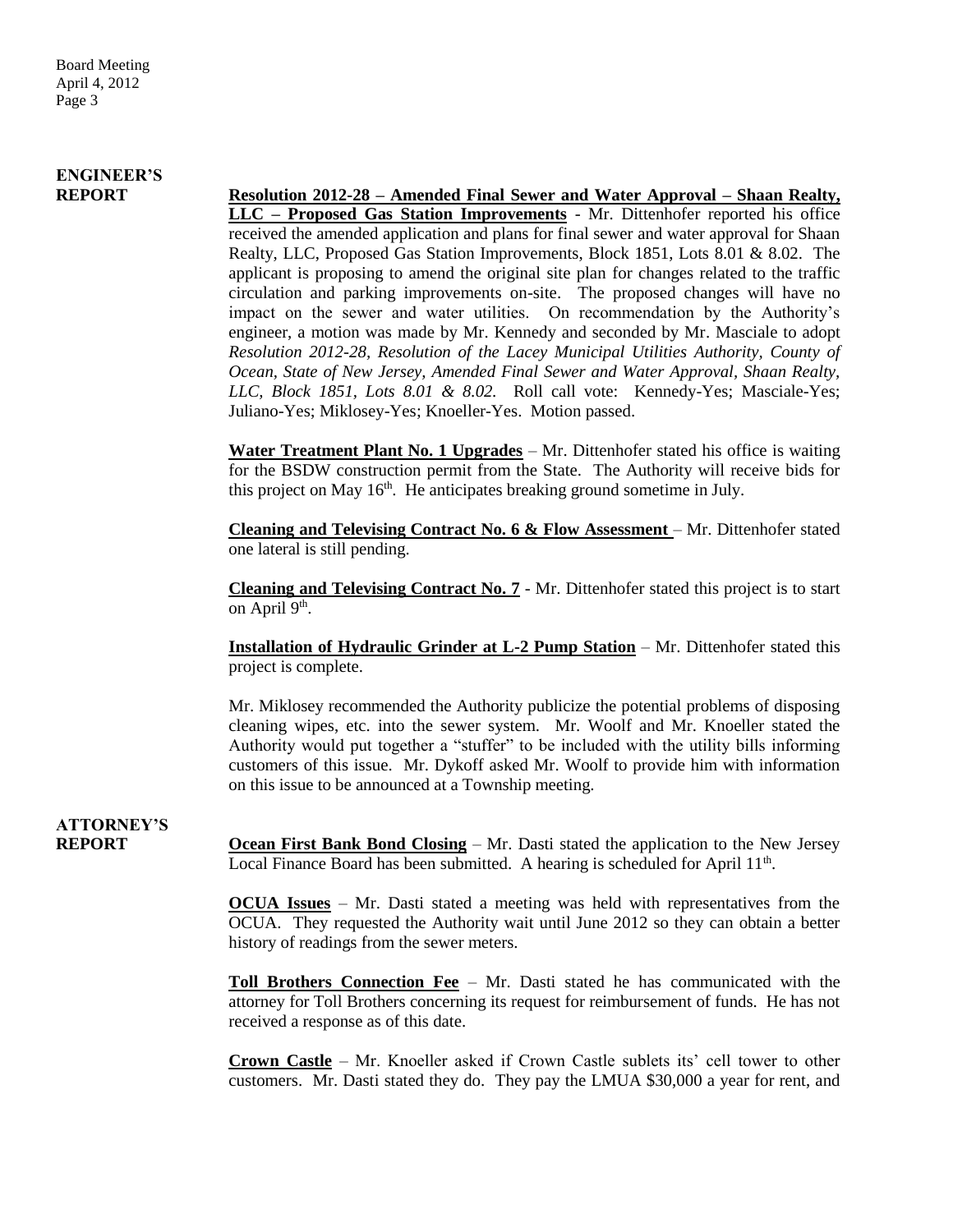collects approximately the same amount from its' tenants. Mr. Knoeller asked how much time is left on the lease. Mr. Dasti stated five or six years.

Mr. Knoeller stated he is aware that Crown Castle is offering the owners of cell towers in the Toms River/Brick area a substantial amount of money to either enhance their cell towers or buy them outright. Mr. Dasti stated there may be a possibility that Crown Castle will extend an offer to the LMUA as it gets closer to the end of its lease.

Mr. Knoeller suggested the possibility of putting another cell tower up. Mr. Dasti recommended the site where the new well is. Mr. Knoeller recommended an exploratory committee be established to explore this further. Mr. Dasti suggested the Authority reach out to Declan O'Scanlon, who has been used in the past as a consultant. Mr. Knoeller asked Mr. Dasti to contact them regarding this issue.

### **AUDITOR'S**

**REPORT Accountant's Status Report – Month Ended February 29, 2012** – Mr. Holman reported revenues had an unfavorable variance on both water and sewer. The Authority continues to accrue credit with OCUA. Mr. Knoeller stated the amount of money due to the Authority from the OCUA is currently being negotiated. He pointed out the OCUA agreed to a reduction in the overall usage rate from 835 million gallons to 735 million gallons, which amounts to a credit of approximately \$400,000.

> Mr. Holman stated the audit report for year ending December 31, 2011 has been completed, and was reviewed with the finance committee. Overall, it is a positive report and came under budget for the end of the year. There were no recommendations. The fixed asset issue and general ledger has been corrected from last year.

> **Resolution 2012-27 – Accept and Approve Audit – Year Ending December 31, 2011** On recommendation by the Authority's auditor, a motion was made by Mr. Masciale and seconded by Mr. Kennedy to adopt *Resolution 2012-27, Resolution of the Lacey Municipal Utilities Authority, County of Ocean, State of New Jersey, Accepting and Approving the Audit Ending Fiscal Year December 31, 2011.* Roll call vote: Masciale-Yes; Kennedy-Yes; Juliano-Yes; Miklosey-Yes; Knoeller-Yes. Motion passed.

### **CORRESPONDENCE**

**Margaret Melchionne, Commodore Drive** - Requesting relief of utility bill, due to leak in crawl space. Since the water that leaked did not go into the sewer system, a motion was made by Mr. Kennedy and seconded by Mr. Miklosey to grant a credit adjustment on the sewer charges in the amount of \$12.48 (11,000 gallons). Roll call vote: Kennedy-Yes; Miklosey-Yes; Juliano-Yes; Masciale-Yes; Knoeller-Yes. Motion passed.

**Alicia Duane, Buena Vista Road** – Requesting waiver of late fee, due to claim of mailing payment on time. After consideration of this request, a motion was made by Mr. Kennedy and seconded by Mr. Miklosey to waive the late charges in the amount of \$8.58. Roll call vote: Kennedy-Yes; Miklosey-Yes; Juliano-Yes; Masciale-Yes; Knoeller-Yes. Motion passed.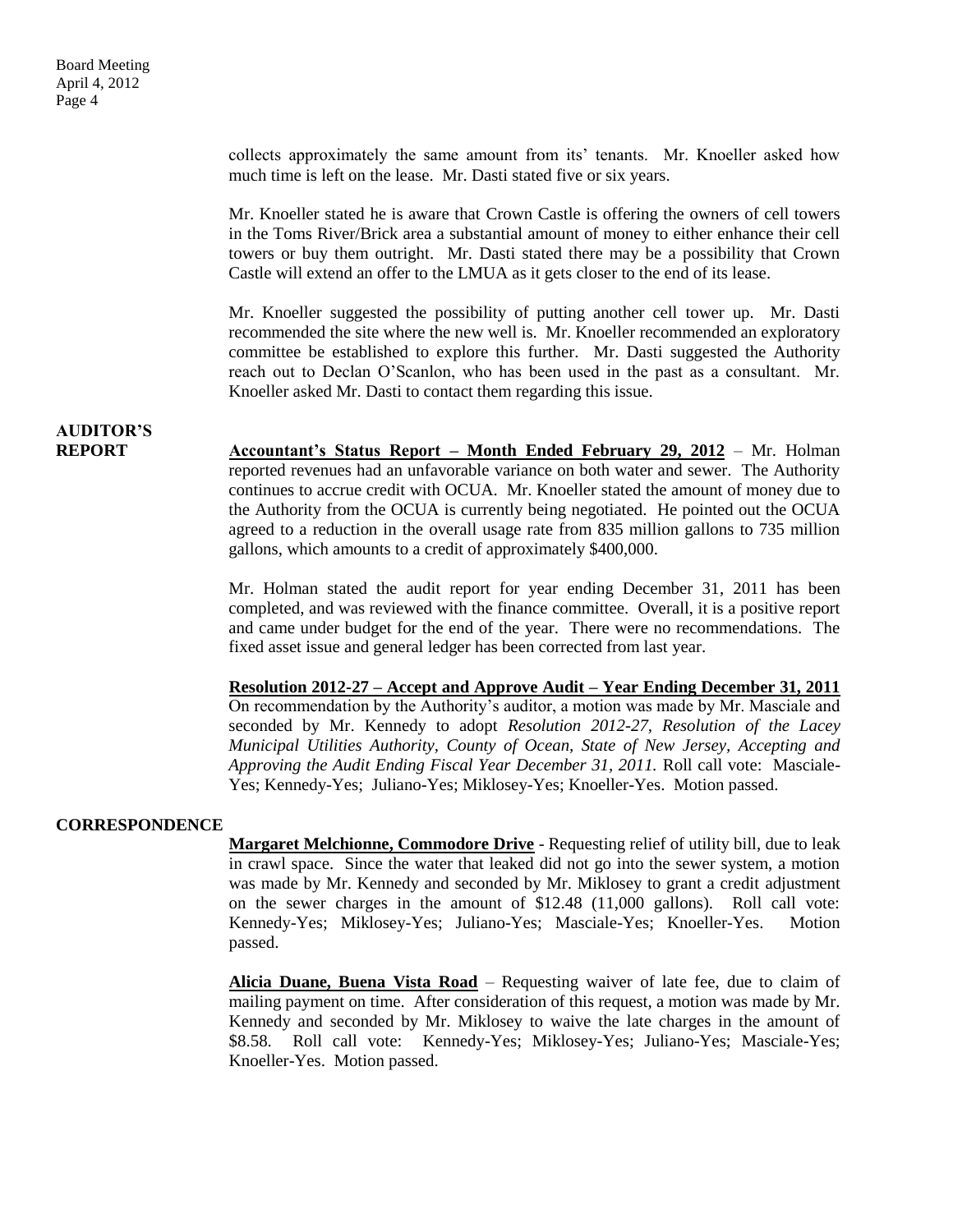**John Pinterbone, Longwood Drive** - Requesting relief of utility bill, due to unexplained high water usage. Based upon the available information, a waiver of a portion of the charges could not be supported. A motion was made by Mr. Kennedy and seconded by Mr. Masciale to grant additional time to pay the March 2012 bill. Roll call vote: Kennedy-Yes; Masciale-Yes; Juliano-Yes; Miklosey-Yes; Knoeller-Yes. Motion passed. **Deborah Sachs, Skiff Way Drive** – Requesting relief of utility bill, due to toilet and hot water leak. Sewer credits are granted based on the customers' consumption history in the house they are residing in. Since there is not enough consumption history when a leak wasn't present to review at this time, the Board will review the request for consideration of an adjustment after the May and August quarters. **OLD BUSINESS Professional Services Agreement – Remington, Vernick & Vena Engineers – Authority Engineer** – Chairman Knoeller and Secretary Kennedy executed the Professional Services Agreement between the Lacey Municipal Utilities Authority and Dasti, Murphy, McGuckin, Ulaky, Cherkos & Connors for the period from February 2, 2012 to February 6, 2013. **Form of Contract – D & D Trenchless Solutions, Inc. – Cleaning & Televising Sanitary Sewer Contract No. 7 – Chairman Knoeller and Secretary Kennedy executed** the Form of Contract between the Lacey Municipal Utilities Authority and D & D Trenchless Solutions, Inc. **NEW BUSINESS** There was no new business to discuss. **PUBLIC BUSINESS/ COMMENT** There was no public business/comment.  **PAYMENT OF VOUCHERS** WHEREAS, the members of the Lacey Municipal Utilities Authority carefully examined all vouchers presented for payment of claims; **NOW, THEREFORE, BE IT RESOLVED** by the Lacey Municipal Utilities Authority that: 1. Said vouchers in the sum of \$314,852.06 be same are hereby approved to be

paid.

2. Said vouchers are listed on the attached computer check register.

A motion was made by Mr. Kennedy and seconded by Mr. Miklosey to adopt the above resolution. Roll call vote: Kennedy-Yes; Miklosey-Yes; Juliano-Yes, but abstains on South Jersey Auto Supply; Masciale-Yes; Knoeller-Yes. Motion passed.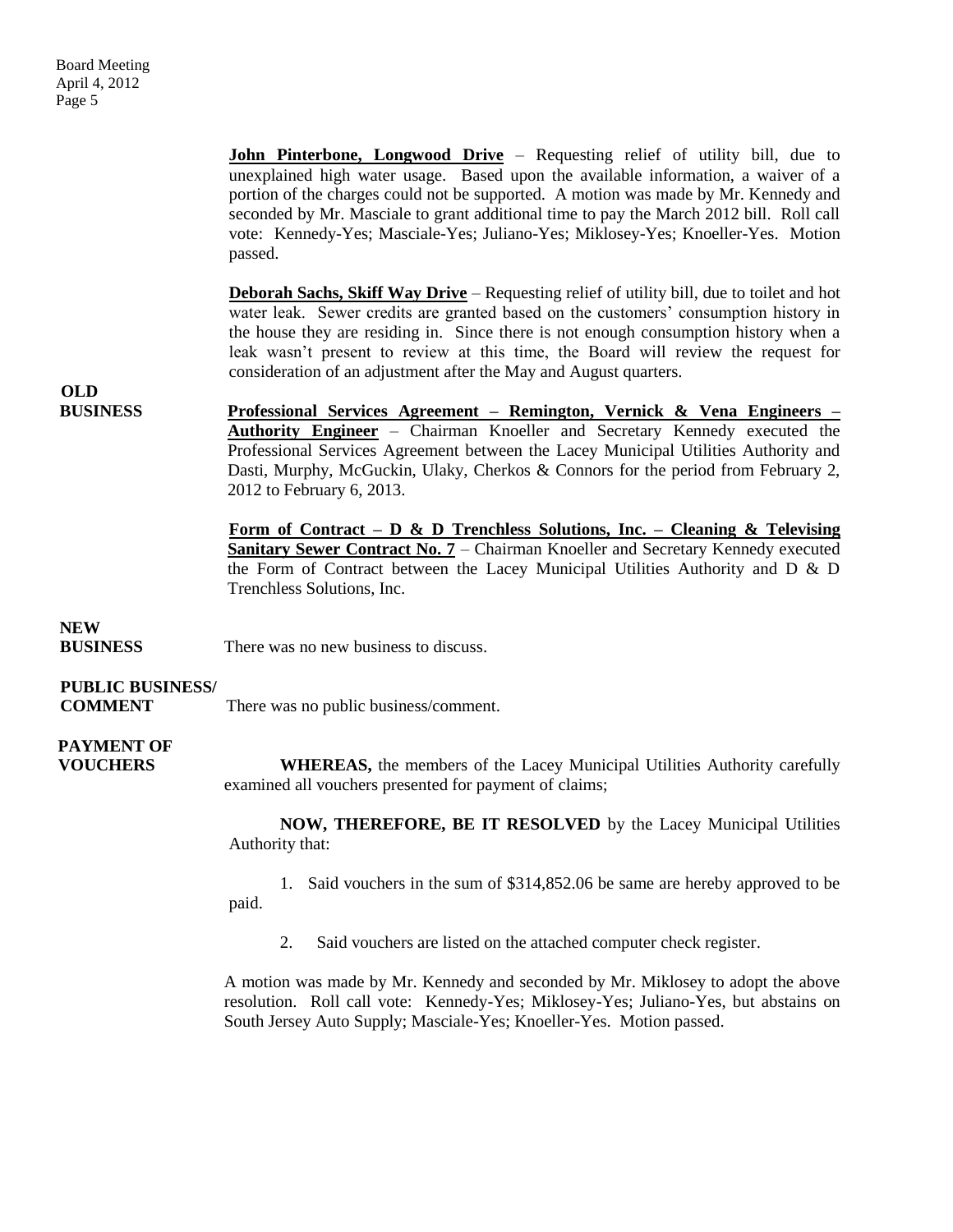Board Meeting April 4, 2012 Page 6

# **CLOSED**

### **SESSION RESOLUTION**

**WHEREAS,** Section 8 of the Open Public Meetings Act, Chapter 231, Public Law 1975 permits the exclusion of the public from a meeting in certain circumstances;

**WHEREAS**, this public body is of the opinion that such circumstances presently exist.

**NOW, THEREFORE, BE IT RESOLVED** by the Lacey Municipal Utilities Authority, County of Ocean and State of New Jersey as follows:

1. The public shall be excluded from discussion of action upon the hereinafter specified subject matter.

2. The general nature of this closed session concerns personnel matters.

3. It is anticipated at this time that the above-stated matters will be made public once this matter has been resolved.

4. This resolution shall take effect immediately.

A motion was made by Mr. Masciale and seconded by Mr. Miklosey to adopt the above resolution. Roll call vote: Unanimously approved.

Separate minutes were kept on the above closed session.

**RE-OPEN**

**MEETING** A motion was made by Mr. Miklosey and seconded by Mr. Kennedy to reopen the meeting. Roll call vote: Unanimously approved.

**ADJOURNMENT** There being no further business to discuss, the meeting was adjourned at 7:35 p.m.

Respectfully submitted,

Michele Kennedy Secretary